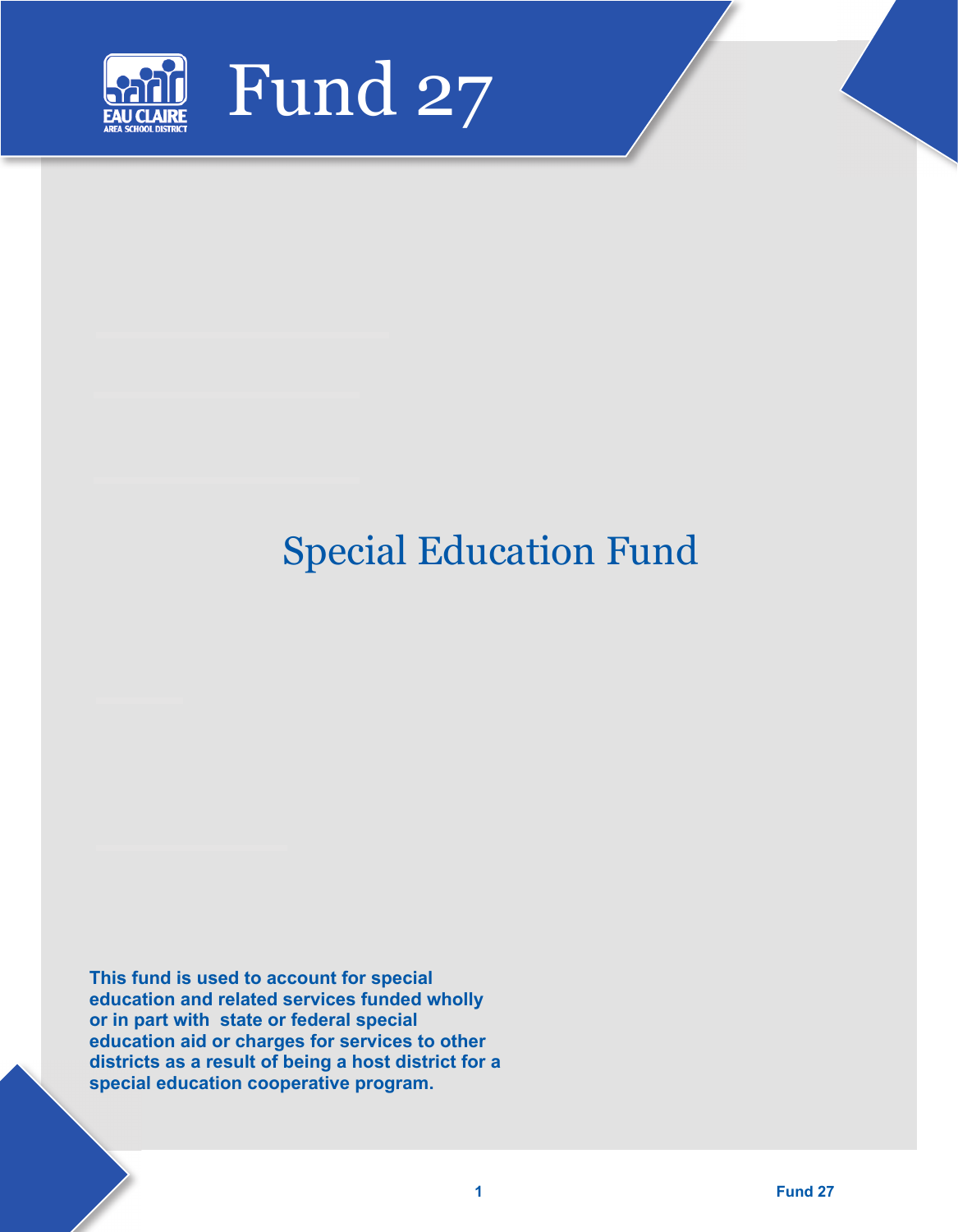

# Special Education Fund Revenue Summary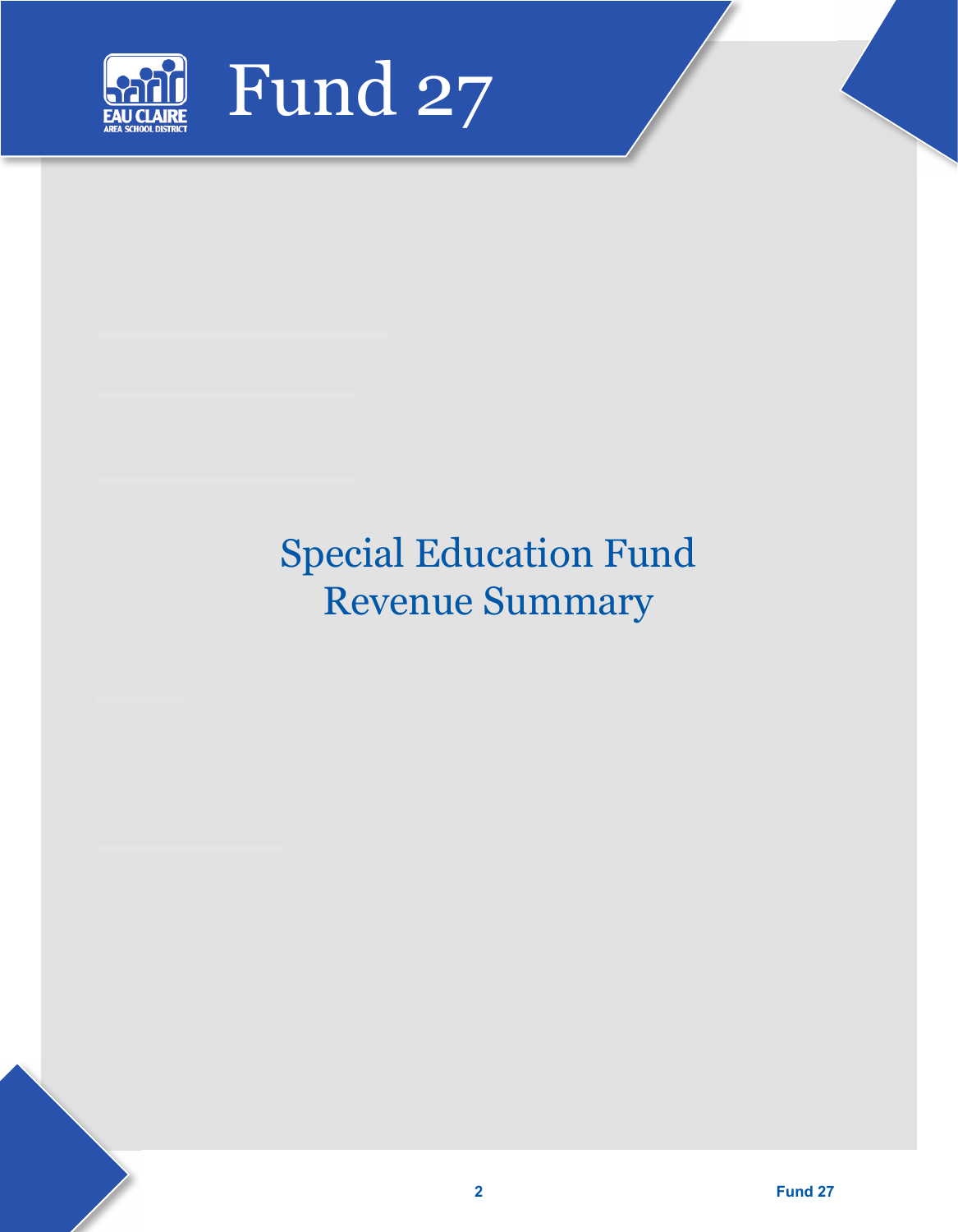**COMPARATIVE BUDGET REPORT**

SPECIAL EDUCATION FUND REVENUE SUMMARY

|    |       |                                   |               | 2021          | 2021           |               |               |
|----|-------|-----------------------------------|---------------|---------------|----------------|---------------|---------------|
|    |       |                                   | 2020          | Adopted       | <b>Revised</b> | 2021          | 2022          |
|    |       |                                   | Actual        | <b>Budget</b> | <b>Budget</b>  | Actual        | <b>Budget</b> |
| 27 | 10110 | <b>TRANSFER FROM FUND 10</b>      | 15,895,817.78 | 17,853,041    | 17,853,343     | 16,033,496.28 | 17,541,618    |
| 27 | 101   | <b>REVENUE</b>                    | 15,895,817.78 | 17,853,041    | 17,853,343     | 16,033,496.28 | 17,541,618    |
| 27 | 10246 | SPECIAL ED TUITION INDIVIDUAL     | 0.00          |               |                | 0.00          |               |
| 27 | 10247 | SPEC TUITION PRIVATE AGENCY       | 0.00          |               |                | 0.00          |               |
| 27 | 10273 | <b>COCURRIC PARTICIPATION FEE</b> | 0.00          |               |                | 0.00          |               |
| 27 | 10291 | <b>GIFTS</b>                      | 0.00          |               |                | 0.00          |               |
| 27 | 102   | <b>LOCAL SOURCE</b>               | 0.00          |               |                | 0.00          |               |
| 27 | 10316 | TRANS OF STATE AID FR WI DIST     | 4,994.97      | 5,000         | 5,000          | 5,754.72      | 5,900         |
| 27 | 10346 | SPEC ED TUITION NON OPEN ENR      | 0.00          |               |                | 0.00          |               |
| 27 | 10347 | SPEC ED TUITION OPEN ENR          | 30,000.00     | 142,900       | 142,900        | 142,900.00    | 158,375       |
| 27 | 10349 | SERVICES TO OTHER WI DIST         | 181,263.00    | 133,715       | 133,715        | 134,597.05    | 168,159       |
| 27 | 10390 | OTHER REVENUE FR WI DIST          | 21,470.00     | 20,750        | 20,750         | 20,749.80     | 21,523        |
| 27 | 103   | <b>INTERDISTRICTS WITHIN WI</b>   | 237,727.97    | 302,365       | 302,365        | 304,001.57    | 353,957       |
| 27 | 10516 | TRANS OF SPEC ED AID FR CESA      | 0.00          |               |                | 0.00          |               |
| 27 | 10517 | TRANS OF FED AID FR CESA          | 0.00          |               |                | 0.00          |               |
| 27 | 10590 | OTHER CESA REVENUE                | 0.00          |               |                | 0.00          |               |
| 27 | 105   | <b>INTERMEDIATE SOURCE</b>        | 0.00          |               |                | 0.00          |               |
| 27 | 10611 | <b>SPECIAL ED AID</b>             | 5,375,669.00  | 5,404,959     | 5,404,959      | 6,053,038.00  | 6,454,885     |
| 27 | 10630 | STATE SPECIAL PROJ GRANTS         | 78,500.00     |               |                | 0.00          |               |
| 27 | 10642 | <b>STATE TUITION FUND 27</b>      | 20,082.00     |               |                | 30,986.00     | 5,000         |
| 27 | 10697 | SPED TRANSITION GRANT             | 40,000.00     | 1,368         | 1,368          | 36,000.00     |               |
| 27 | 106   | <b>STATE SOURCE</b>               | 5,514,251.00  | 5,406,327     | 5,406,327      | 6,120,024.00  | 6,459,885     |
| 27 | 10730 | FED SPECIAL PROJ AID              | 2,100,463.62  | 2,852,034     | 2,734,905      | 2,523,633.94  | 2,741,773     |
| 27 | 10780 | FED AID THRU STATE AGENCIES       | 314,148.72    | 200,000       | 200,000        | 431,081.94    | 300,000       |
| 27 | 107   | <b>FEDERAL SOURCE</b>             | 2,414,612.34  | 3,052,034     | 2,934,905      | 2,954,715.88  | 3,041,773     |
| 27 | 10971 | REFUND PRIOR YR RECEIPT           | 34.21         |               |                | 2,190.73      |               |
| 27 | 109   | <b>OTHER REVENUE</b>              | 34.21         |               |                | 2,190.73      |               |
| 27 |       | <b>SPECIAL EDUCATION FUND</b>     | 24,062,443.30 | 26,613,767    | 26,496,940     | 25,414,428.46 | 27,397,233    |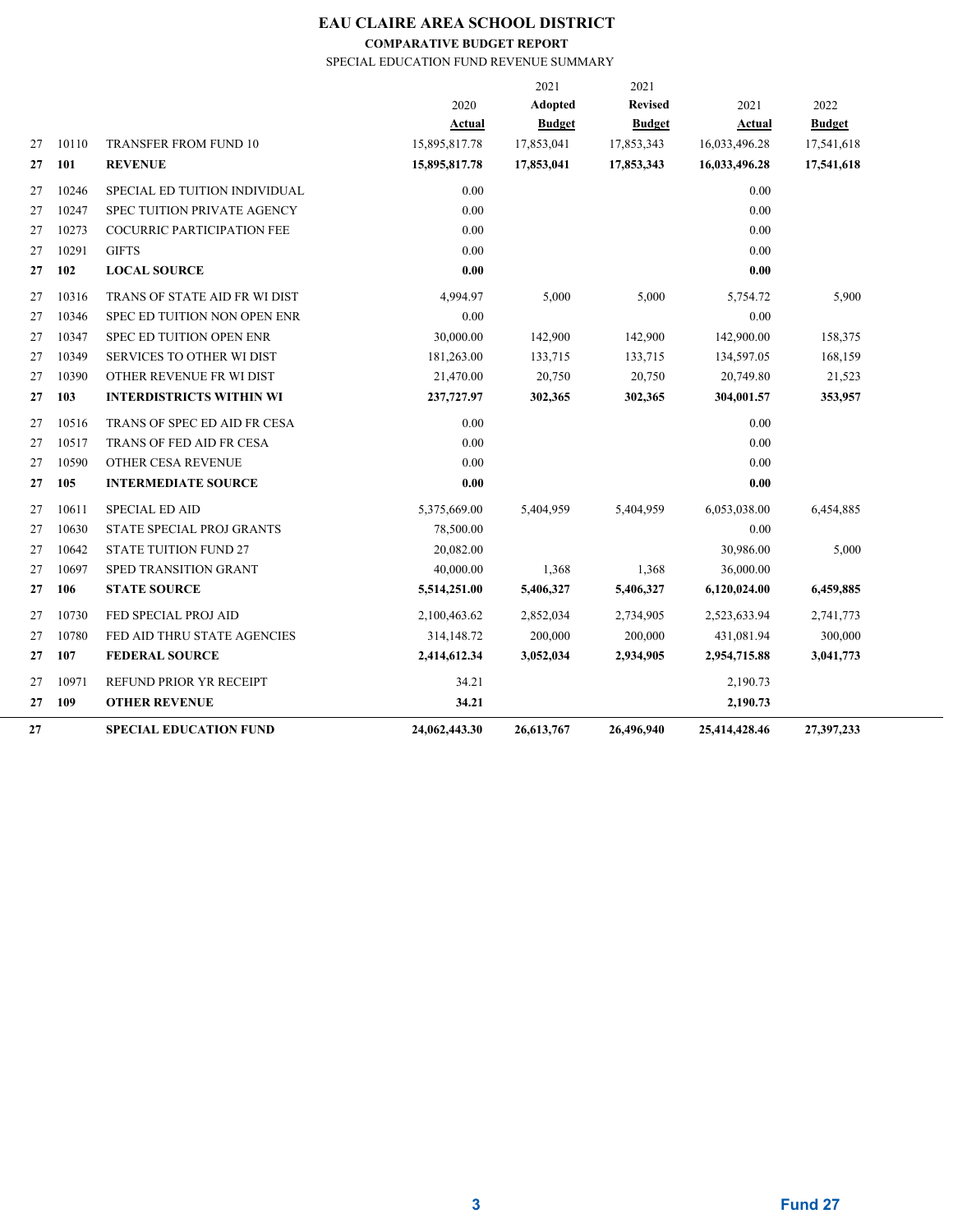

# Special Education Fund Expenditure Summary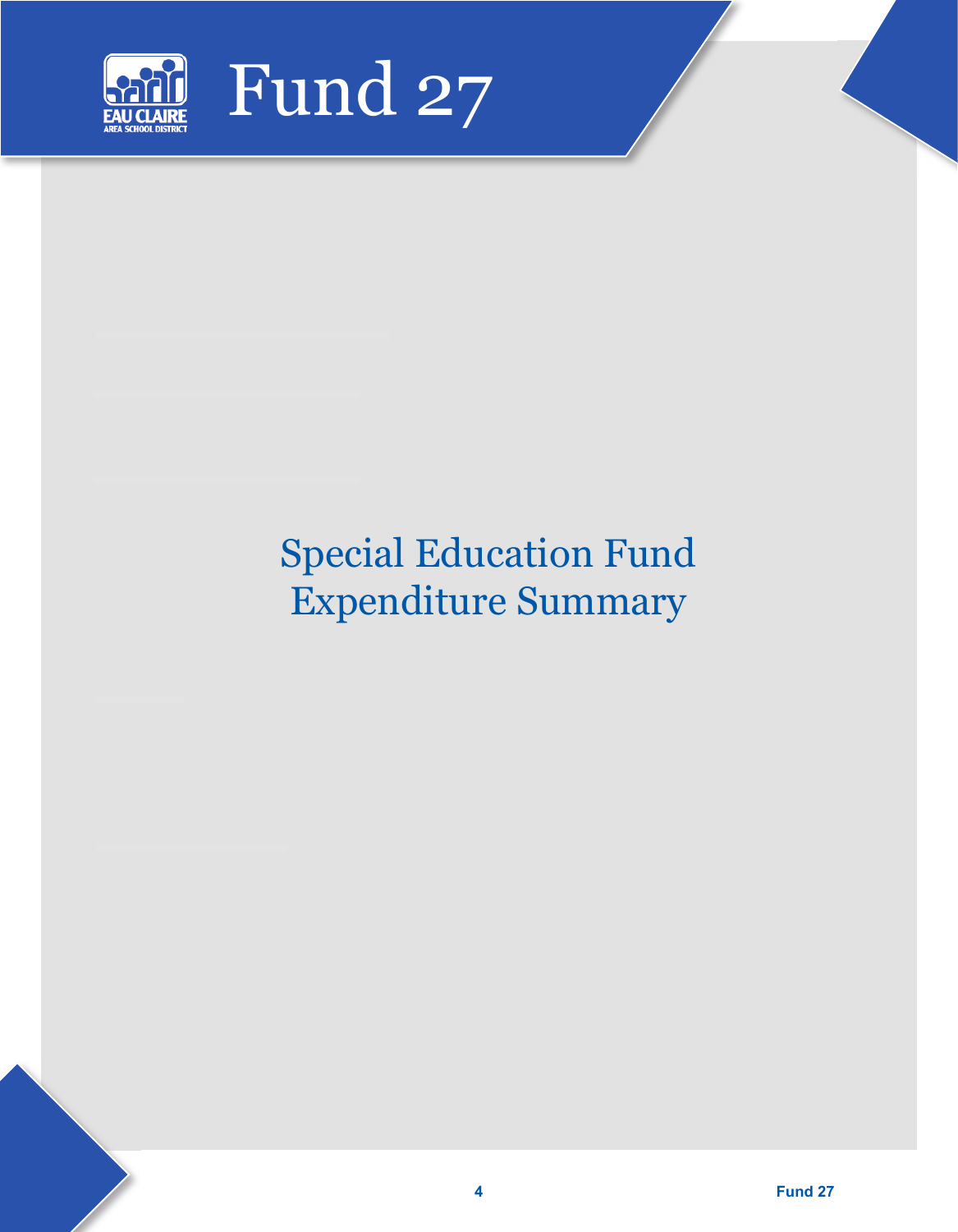#### **COMPARATIVE BUDGET REPORT**

#### SPECIAL EDUCATION FUND EXPENDITURE SUMMARY

|    |       |                                   |               | 2021          | 2021           |               |               |
|----|-------|-----------------------------------|---------------|---------------|----------------|---------------|---------------|
|    |       |                                   | 2020          | Adopted       | <b>Revised</b> | 2021          | 2022          |
|    |       |                                   | Actual        | <b>Budget</b> | <b>Budget</b>  | <b>Actual</b> | <b>Budget</b> |
| 27 | 20111 | <b>TEACHER SALARY</b>             | 10,088,586.15 | 10,445,695    | 10,566,985     | 10,168,593.92 | 10,584,137    |
| 27 | 20112 | <b>MANAGEMENT SALARY</b>          | 119,130.96    | 216,245       | 207,544        | 210,355.69    | 224,757       |
| 27 | 20113 | TECHNICAL\OTHER PROF SALARY       | 42,079.20     | 42,080        | 42,080         | 42,079.20     | 42,080        |
| 27 | 20114 | <b>EXECUTIVE ASSISTANT SALARY</b> | 0.00          |               |                | 11,652.99     | 53,850        |
| 27 | 20115 | CLERICAL CLASSIFIED SALARY        | 71,887.67     | 70,700        | 70,700         | 50,166.19     |               |
| 27 | 20117 | AIDE CLASSIFIED SALARY            | 3,264,946.13  | 3,961,694     | 3,961,694      | 3,793,872.92  | 4,719,426     |
| 27 | 20119 | <b>CUST\MAINT SALARY</b>          | 0.00          |               |                | 0.00          |               |
| 27 | 20123 | <b>INTERN SALARIES</b>            | 0.00          |               |                | 0.00          |               |
| 27 | 20131 | TEACHER CURRIC WRITNG SALARY      | 1,100.00      | 5,000         | 5,000          | 1,850.00      |               |
| 27 | 20133 | TEACHER COCURRICULAR SALARY       | 0.00          |               |                | 0.00          |               |
| 27 | 20136 | TEACHER DEPART CHAIR SALARY       | 15,609.44     | 15,610        | 15,610         | 15,609.44     | 15,610        |
| 27 | 20137 | TEACHER SPEC ED IEP SALARY        | 0.00          |               |                | 0.00          |               |
| 27 | 20139 | TEACHER OTHER SALARY              | 34,214.10     | 32,340        | 46,724         | 36,583.18     | 42,128        |
| 27 | 20150 | <b>EXEC ASST ADDL\OVTM SALARY</b> | 0.00          |               |                | 831.50        | 2,260         |
| 27 | 20151 | <b>CLERICAL ADDL\OVTM SALARY</b>  | 86.05         | 760           | 760            | 2,106.10      |               |
| 27 | 20153 | AIDE ADDL\OVTM SALARY             | 36,600.78     | 17,856        | 17,856         | 2,192.03      | 25,773        |
| 27 | 20170 | <b>SUB TEACHER LONG TERM</b>      | 0.00          |               |                | 0.00          |               |
| 27 | 20171 | <b>SUB TEACHER CONTRACTUAL</b>    | 0.00          |               |                | 0.00          |               |
| 27 | 20172 | <b>SUB TEACHER MEETINGS\OTHER</b> | 360.00        | 336           | 336            | 0.00          |               |
| 27 | 20174 | <b>SUB CLERICAL SALARY</b>        | 0.00          |               |                | 0.00          |               |
| 27 | 20175 | <b>SUB AIDE SALARY</b>            | 0.00          |               |                | 0.00          |               |
| 27 | 20179 | <b>INTERFACULTY SUBS</b>          | 0.00          |               |                | 0.00          |               |
|    | 20181 |                                   |               | 10,957        | 10,957         | 0.00          |               |
| 27 |       | TEMP\SEASONAL\STUDENT SALARY      | 4,737.32      |               |                |               |               |
| 27 | 20189 | OTHER COMPENSATION                | 0.00          |               |                | 0.00          |               |
| 27 | 201   | <b>SALARIES</b>                   | 13,679,337.80 | 14,819,273    | 14,946,246     | 14,335,893.16 | 15,710,021    |
| 27 | 20211 | <b>EMPLOYEE RTM PAID BY BOARD</b> | 0.00          |               |                | 0.00          |               |
| 27 | 20212 | <b>EMPLOYER RTM CONTRIBUTION</b>  | 891,802.90    | 974,077       | 981,233        | 955,693.79    | 1,018,510     |
| 27 | 20218 | RETIREMENT TRUST FUND CONTR       | 1,437,366.00  | 1,590,718     | 1,636,708      | 1,462,089.00  | 1,462,089     |
| 27 | 20219 | DEFINED CONTRIBUTION              | 0.00          | 614,912       | 617,525        | 574,769.18    | 558,302       |
| 27 | 20220 | <b>SOCIAL SECURITY</b>            | 983,974.90    | 1,081,859     | 1,088,924      | 1,033,516.50  | 1,143,741     |
| 27 | 20230 | LIFE INSURANCE                    | 23,465.77     | 29,684        | 29,866         | 24,714.70     | 30,342        |
| 27 | 20241 | <b>IMPLICIT RATE SUBSIDY</b>      | $-354,321.00$ | (419,759)     | (431,897)      | -249,897.00   | (261, 262)    |
| 27 | 20243 | DENTAL INSURANCE                  | 326,515.98    | 361,802       | 364,461        | 271,534.37    | 350,243       |
| 27 | 20247 | DEFINED CONTRIBUTION              | 577,129.94    |               |                | 0.00          |               |
| 27 | 20248 | HEALTH INSURANCE                  | 4,092,097.54  | 4,885,058     | 4,951,961      | 4,535,246.67  | 5,094,422     |
| 27 | 20249 | <b>HRA CONTRIBUTION</b>           | 485,445.08    | 485,007       | 490,873        | 471,129.38    | 417,849       |
| 27 | 20251 | LONG TERM DISABILITY INSURANCE    | 51,704.22     | 56,176        | 56,500         | 52,956.28     | 57,941        |
| 27 | 20292 | <b>ANNUITY PAYMENTS</b>           | 0.00          |               |                | 0.00          |               |
| 27 | 202   | <b>EMPLOYEE BENEFITS</b>          | 8,515,181.33  | 9,659,534     | 9,786,154      | 9,131,752.87  | 9,872,177     |
|    |       |                                   |               |               |                |               |               |
| 27 | 20301 | SUB TEACHER CONTRACTUAL           | 0.00          |               |                | 0.00          |               |
| 27 | 20302 | <b>SUB TEACHER MEETINGS/OTHER</b> | 0.00          |               |                | 0.00          |               |
| 27 | 20305 | <b>SUB AIDE</b>                   | 0.00          |               |                | 0.00          |               |
| 27 | 20309 | <b>SUB TEACHER LONG TERM</b>      | 0.00          |               |                | 0.00          |               |
| 27 | 20312 | PROFESSIONAL DEVELOPMENT          | 8,275.93      | 13,735        | 16,280         | 6,824.00      |               |
| 27 | 20319 | CONTRACTED SERVICES               | 25,556.80     | 42,896        | 73,416         | 92,318.98     | 32,396        |
| 27 | 20324 | <b>REPAIR</b>                     | 1,094.36      | 500           | 500            | 486.10        |               |
| 27 | 20327 | <b>CONSTRUCTION SERVICES</b>      | 0.00          |               | 8,500          | 8,530.00      | 300,000       |
| 27 | 20328 | <b>BUILDING RENTAL</b>            | 2,400.00      |               | 30,000         | 29,400.00     | 44,000        |
| 27 | 20341 | PUPIL TRANSPORTATION              | 822,378.32    | 1,130,890     | 844,890        | 826,659.67    | 1,003,650     |
| 27 | 20342 | <b>EMPLOYEE TRAVEL</b>            | 33,423.38     | 42,324        | 42,324         | 13,305.54     | 36,183        |
| 27 | 20343 | CONTRACTED SERVICE TRAVEL         | 289.25        |               |                | 81.36         |               |
| 27 | 20351 | <b>ADVERTISING</b>                | 0.00          | 4,500         | 5,270          | 5,270.00      |               |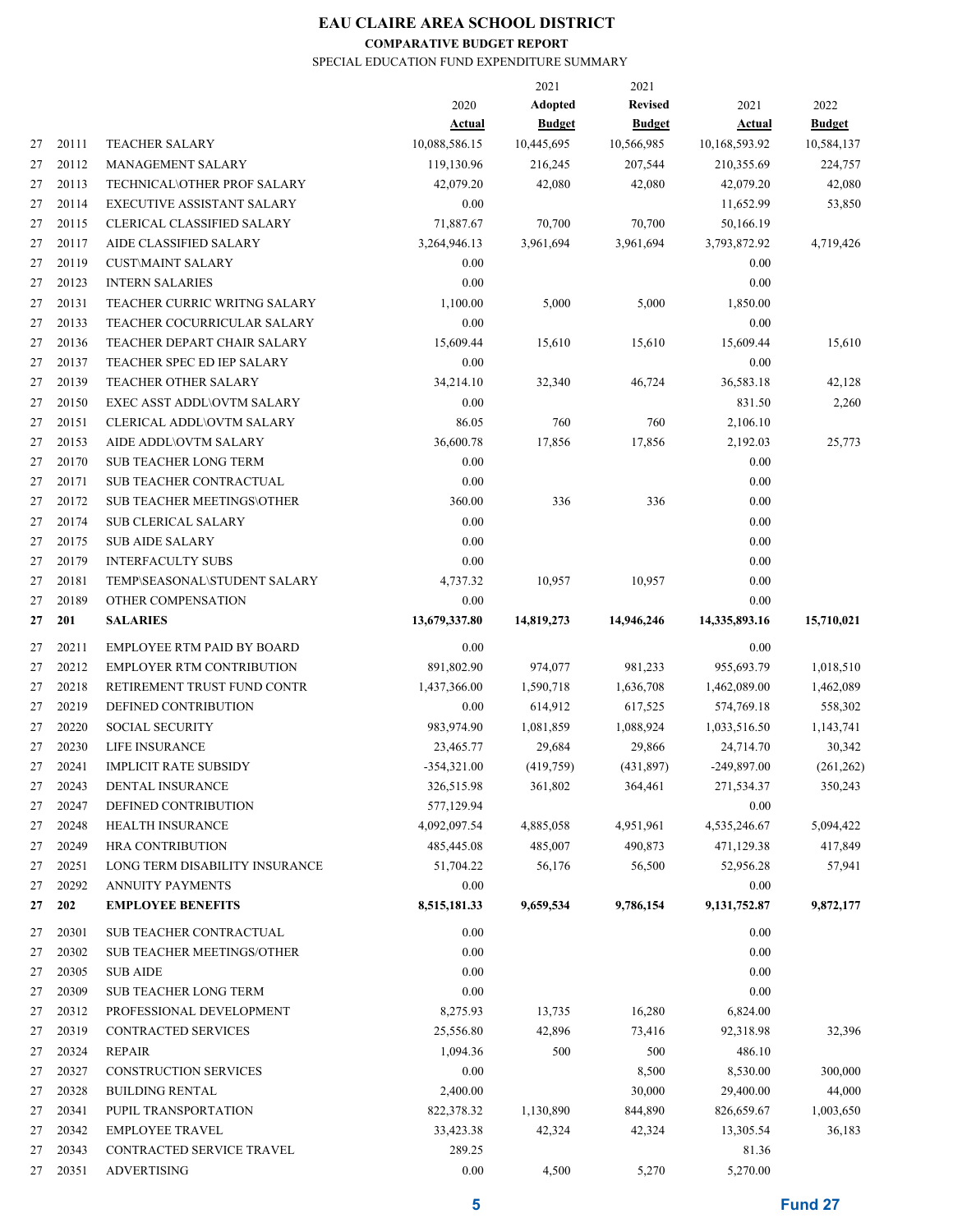### **COMPARATIVE BUDGET REPORT**

SPECIAL EDUCATION FUND EXPENDITURE SUMMARY

|    |       |                                   |              | 2021          | 2021           |               |               |
|----|-------|-----------------------------------|--------------|---------------|----------------|---------------|---------------|
|    |       |                                   | 2020         | Adopted       | <b>Revised</b> | 2021          | 2022          |
|    |       |                                   | Actual       | <b>Budget</b> | <b>Budget</b>  | <b>Actual</b> | <b>Budget</b> |
| 27 | 20354 | PRINTING AND BINDING              | 0.00         |               |                | 0.00          |               |
| 27 | 20360 | TECHNOLOGY AND SOFTWARE SERV      | 204.26       | 300           | 3,460          | 3,773.37      | 5,095         |
| 27 | 20363 | <b>AIDE ADDL TIME</b>             | 0.00         |               |                | 0.00          |               |
| 27 | 20365 | SOFTWARE MAINTENANCE              | 0.00         |               |                | 0.00          |               |
| 27 | 20369 | <b>TEACHER ADDL TIME</b>          | 0.00         |               |                | 0.00          |               |
| 27 | 20370 | NONGOVERNMENTAL PAYMENT           | 0.00         |               |                | 0.00          |               |
| 27 | 20371 | SUB TEACHER CONTRACTUAL           | 63,856.98    | 89,050        | 89,050         | 57,799.85     | 89,050        |
| 27 | 20372 | <b>SUB TEACHER MEETINGS/OTHER</b> | 10,130.60    | 3,984         | 4,139          | 989.40        | 7,285         |
| 27 | 20375 | <b>SUB AIDE</b>                   | 436,017.80   | 107,160       | 107,160        | 224,963.29    | 114,193       |
| 27 | 20378 | <b>SUB TEACHER LONG TERM</b>      | 122,999.49   | 100,000       | 112,510        | 175,907.35    | 100,000       |
| 27 | 20379 | OTHER NONGOVERNMENTAL PMT         | 167, 176.52  | 350,150       | 170,150        | 155,751.12    |               |
| 27 | 20382 | PAYMENT TO WIS SCHOOL DISTRICT    | 20,694.54    | 117,735       | 117,735        | 117,786.15    | 21,000        |
| 27 | 20384 | PAYMENT TO NONWIS SCH DISTRICT    | 600.00       |               |                | 0.00          |               |
| 27 | 20385 | PAYMENT TO COUNTY                 | 0.00         |               |                | 0.00          |               |
| 27 | 20386 | PAYMENT TO CESA                   | 12,045.89    | 2,700         | 6,500          | 3,500.00      |               |
| 27 | 20387 | PAYMENT TO STATE                  | 400.00       |               |                | 112.00        |               |
| 27 | 203   | <b>PURCHASED SERVICES</b>         | 1,727,544.12 | 2,005,924     | 1,631,884      | 1,723,458.18  | 1,752,852     |
| 27 | 20411 | <b>GENERAL SUPPLIES</b>           | 48,936.63    | 77,583        | 75,223         | 49,675.45     | 37,338        |
| 27 | 20415 | FOOD                              | 0.00         | 1,725         | 1,725          | 179.13        |               |
| 27 | 20420 | <b>APPAREL</b>                    | 220.61       | 1,500         | 1,500          | 669.80        |               |
| 27 | 20421 | EQUIP\VEH ADD NOT DEPR            | 0.00         |               |                | 0.00          |               |
| 27 | 20422 | EQUIP\VEH REPL NOT DEPR           | 0.00         |               |                | 0.00          |               |
| 27 | 20433 | STUDENT NEWSPAPERS\MAGAZINES      | 1,470.63     | 1,262         | 1,262          | 1,488.82      | 1,367         |
| 27 | 20435 | STUDENT SOFTWARE                  | 0.00         |               |                | 0.00          |               |
| 27 | 20441 | EQUIP\VEH ADD NOT DEPR            | 4,931.07     |               | 3,380          | 3,867.79      |               |
| 27 | 20442 | EQUIP\VEH REPL NOT DEPR           | 1,694.00     |               |                | 0.00          |               |
| 27 | 20451 | <b>RESALE EXPENSE</b>             | 0.00         |               |                | 0.00          |               |
| 27 | 20471 | <b>TEXTBOOKS</b>                  | 148.10       | 80            | 577            | 685.70        | 1,380         |
| 27 | 20472 | <b>WORKBOOKS</b>                  | 348.82       | 1,570         | 1,073          | 1,172.52      | 565           |
| 27 | 20480 | NON-CAPITAL TECHNOLOGY (<400)     | 0.00         |               |                | 0.00          |               |
| 27 | 20482 | NON CAP HARDWARE (400-4999)       | 14,570.56    | 10,000        | 9,200          | 9,192.00      |               |
| 27 | 20491 | NONSTUDENT PROF REF MATERIALS     | 407.20       |               |                |               |               |
|    |       |                                   |              |               | 3,400          | 3,361.54      |               |
| 27 | 204   | <b>NON-CAPITAL OBJECTS</b>        | 72,727.62    | 93,720        | 97,340         | 70,292.75     | 40,650        |
| 27 | 20537 | <b>BUILDING RENTAL</b>            | 0.00         |               |                | 0.00          |               |
| 27 | 20541 | <b>BUILDING IMPROVEMENT</b>       | 0.00         |               |                | 0.00          |               |
| 27 | 20551 | EQUIP\VEH ADD NOT DEPR            | 0.00         |               |                | 0.00          |               |
| 27 | 20552 | COMPUTER ADD GROUP DEPR           | 0.00         |               |                | 0.00          |               |
| 27 | 20553 | EQUIP\VEH ADD INDIV DEPR          | 35,543.00    | 8,000         | 8,000          | 0.00          |               |
| 27 | 20561 | EQUIP\VEH REPL NOT DEPR           | 0.00         |               |                | 0.00          |               |
| 27 | 20562 | COMPUTER REPL GROUP DEPR          | 0.00         |               |                | 0.00          |               |
| 27 | 20563 | EQUIP\VEH REPL INDIV DEPR         | 0.00         |               |                | 0.00          |               |
| 27 | 205   | <b>CAPITAL OBJECTS</b>            | 35,543.00    | 8,000         | 8,000          | 0.00          |               |
| 27 | 20936 | TRANSIT OF SPEC ED AID            | 19,469.71    | 26,086        | 26,086         | 26,086.36     | 20,233        |
| 27 | 20941 | <b>DISTRICT DUES\FEES</b>         | 300.00       | 300           | 300            | 469.50        |               |
| 27 | 20942 | <b>EMPLOYEE DUES\FEES</b>         | 665.00       | 930           | 930            | 783.50        | 1,300         |
| 27 | 20943 | STUDENT ENTRY FEES                | 0.00         |               |                | 0.00          |               |
| 27 | 20969 | OTHER ADJUSTMENTS                 | 5,320.46     |               |                | 0.00          |               |
| 27 | 20971 | <b>AIDABLE REFUND</b>             | 6,354.26     |               |                | 125,692.14    |               |
| 27 | 20992 | TRUST FUND DENTAL/HEALTH          | 0.00         |               |                | 0.00          |               |
| 27 | 20993 | TRUST FUND HRA                    | 0.00         |               |                | 0.00          |               |
| 27 | 20999 | OTHER EXPENSES                    | 0.00         |               |                | 0.00          |               |